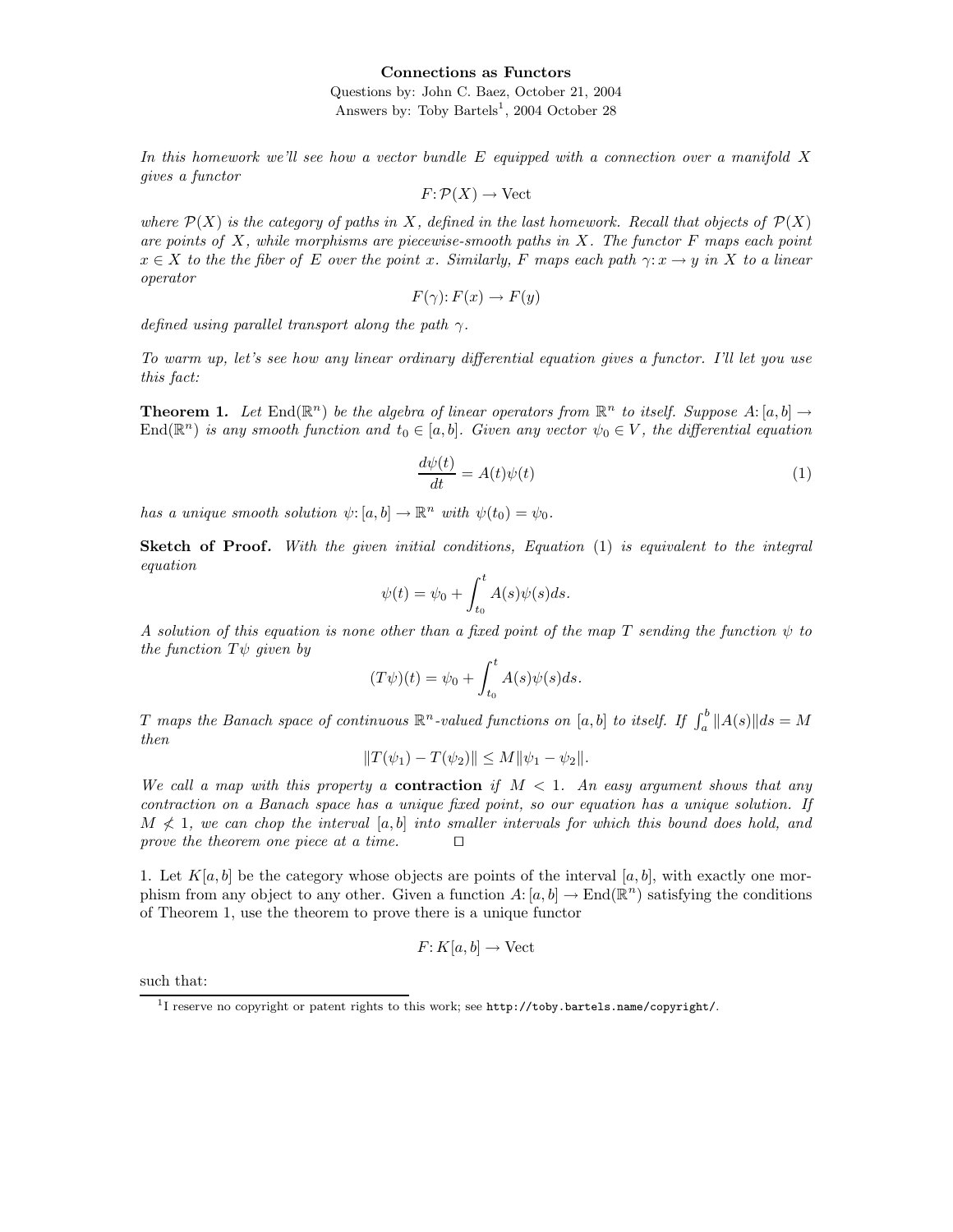- F sends any object to  $\mathbb{R}^n$ .
- F sends any morphism  $f: t_0 \to t_1$  to the linear operator

$$
\psi_0 \mapsto \psi(t_1)
$$

where  $\psi: [a, b] \to \mathbb{R}^n$  is the unique solution of Equation (1) with  $\psi(t_0) = \psi_0$ .

F is uniquely defined by Theorem 1. (In fact, I can say more explicitly that

$$
F(f) = \mathcal{P} \exp \int_{t_0}^{t_1} A(t) dt
$$

where  $P \exp$  is the path-ordered exponential; this is because

$$
\psi(t) = \mathcal{P}e^{\int_{t_0}^t A(t') dt'} \psi_0
$$

is a solution to Equation (1) with  $\psi(0) = \psi_0$ . Just differentiate it to check.) The only question is whether this  $\cal F$  is a functor.

First, if  $f: t_0 \to t_1$  in  $K[a, b]$ , then  $F(f): \mathbb{R}^n \to \mathbb{R}^n = F(t_0) \to F(t_1)$  in Vect, so F takes values of the proper types.

Next, if  $f: t_0 \to t_0$  is an identity in  $K[a, b]$ , then  $F(f)\psi_0 = \psi(t_0) = \psi_0$ , so that  $F(f)$  is an identity in Vect. (In terms of the exponential formula for F,  $F(f) = \mathcal{P} \exp \int_0^0 A(t) dt = \mathcal{P} \exp 0 = 1$ .)

Finally, if  $f_1: t_0 \to t_1$  and  $f_2: t_1 \to t_2$ , then  $F(f_1f_2)\psi_0 = \psi(t_2)$  where  $\psi$  is the solution of Equation (1) with  $\psi(t_0) = \psi_0$ . Meanwhile,  $F(f_1)\psi_0 = \psi(t_1)$  for the same  $\psi$ ; let  $\psi_1$  be this  $\psi(t_1)$ . Now notice that  $\psi$  is also the solution of Equation (1) with  $\psi(t_1) = \psi_1$ . Thus,  $F(f_2)\psi_1 = \psi(t_2)$ . Summing up,

$$
F(f_1f_2)\psi_0 = \psi(t_2) = F(f_2)\psi_1 = F(f_2)F(f_1)\psi_0.
$$

In other words,  $F(f_1f_2) = F(f_2)F(f_1)$ . (In terms of the exponential formula for F,

$$
F(f_1f_2) = \mathcal{P}e^{\int_{t_0}^{t_2} A(t) dt} = \mathcal{P}e^{\int_{t_1}^{t_2} A(t) dt} + \int_{t_0}^{t_1} A(t) dt = \mathcal{P}e^{\int_{t_1}^{t_2} A(t) dt} \mathcal{P}e^{\int_{t_0}^{t_1} A(t) dt} = F(f_2)F(f_1).
$$

Note that the equation  $e^{A_2+A_1} = e^{A_2}e^{A_1}$  is not always valid for  $A_1, A_2 \in \text{End}(\mathbb{R}^n)$ ; this is why we need path-ordered exponentials instead of plain old exponentials in this problem.)

Therefore, F is indeed a functor.

More poetically,  $K[a, b]$  is the category whose objects are **moments of time** between time a and time b. The morphisms in this category are **passages of time**. Applied to the passage of time from  $t_0$  to  $t_1$ , the functor F gives the time evolution operator mapping  $\psi(t_0)$  to  $\psi(t_1)$ , where  $\psi$  is any solution of

$$
\frac{d\psi(t)}{dt} = A(t)\psi(t).
$$

Next, suppose X is a smooth manifold and A is a smooth  $\text{End}(\mathbb{R}^n)$ -valued 1-form on X. For each point  $x \in X$ , such a thing gives a linear map

$$
A_x: T_x X \to \text{End}(\mathbb{R}^n),
$$

and  $A_x$  varies smoothly as a function of x. If we take  $n = 1$ , A becomes an ordinary 1-form and the following result reduces to a problem in the last homework assignment: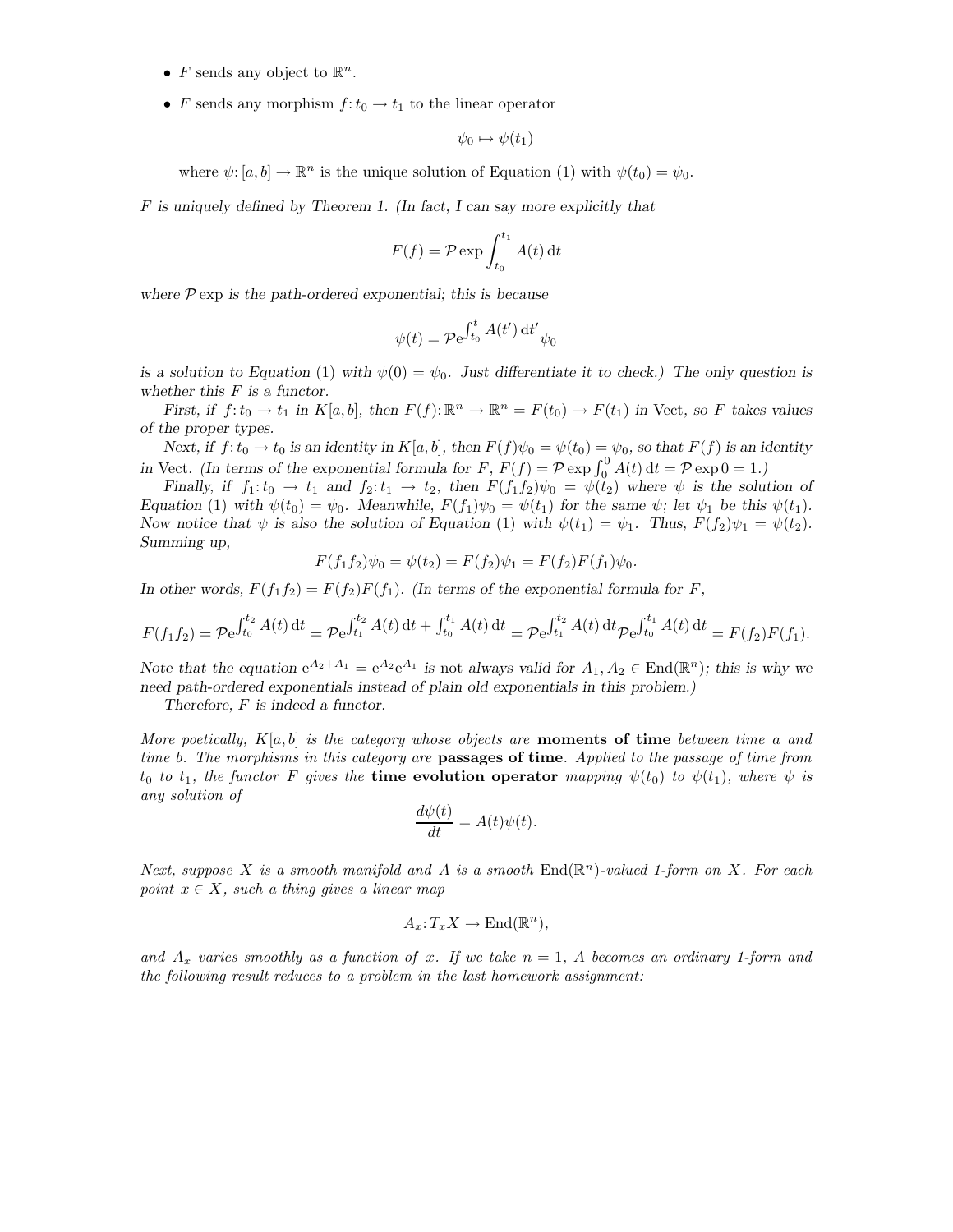2. Suppose A is a smooth  $\text{End}(\mathbb{R}^n)$ -valued 1-form on the manifold X. Show that there is a unique functor

$$
F: \mathcal{P}(X) \to \text{Vect}
$$

such that

- F sends any point of X to  $\mathbb{R}^n$ .
- F sends any piecewise-smooth path  $\gamma: [0, T] \to X$  to the linear operator

 $\psi_0 \mapsto \psi(T)$ 

where  $\psi: [0, T] \to \mathbb{R}^n$  is the unique solution of the equation

$$
\frac{d\psi(t)}{dt} = A_{\gamma(t)}(\gamma'(t)) \psi(t)
$$
\n(2)

with  $\psi(0) = \psi_0$ .

Note that for a given  $\gamma$ , Equation (2) is simply Equation (1) with [a, b] replaced by [0, T] and  $A(t)$ replaced by  $A_{\gamma(t)}(\gamma'(t))$ . Thus,  $F(\gamma)$  is uniquely defined, by Theorem 1. (Again, there is a formula:

$$
F(\gamma) = \mathcal{P} \exp \int_0^T A_{\gamma(t)}(\gamma'(t)) dt = \mathcal{P} \exp \int_{\gamma} A.
$$

Thus, the  $n = 1$  case is related to Exercise 1 in the previous homework assignment through the group homomorphism  $\exp: \mathbb{R} \to \mathbb{R}^\times = \text{End}(\mathbb{R}^1) \to \text{Aut}(\mathbb{R}^1)$ .) In the previous assignment we did not need path-ordered exponentials, because  $\text{End}(\mathbb{R}^1)$  is commutative.

Now, if  $\gamma: x \to y$  in  $\mathcal{P}(X)$ , then  $F(\gamma): \mathbb{R}^n \to \mathbb{R}^n = F(x) \to F(y)$  in Vect, so again F takes values of the proper types.

Next, if  $\gamma: x \to x$  is the identity path on x, then  $F(\gamma)\psi_0 = \psi(T) = \psi(0) = \psi_0$ , so that  $F(\gamma)$  is the identity operator on  $R^n$ . (In terms of the exponential formula for F,  $F(1_x) = \exp \int_0^0$  whatever dt =  $\exp 0 = 1.$ 

Finally, if  $\gamma_1: x \to y$  and  $\gamma_2: y \to z$ , then  $F(\gamma_1 \gamma_2) \psi_0 = \psi(T_1 + T_2)$ , where  $\psi$  is the solution of Equation (2) with  $\psi(0) = \psi_0$ . Meanwhile,  $F(\gamma_1)\psi_0 = \psi(T_1)$  for this same  $\psi$ ; let  $\psi_1$  be this  $\psi(T_1)$ . If I translate  $\psi$  by  $T_1$ , to get  $\phi(t) = \psi(T_1 + t)$ , then  $\phi$  is the solution to Equation (2) with  $\phi(0) = \psi(T_1) = \psi_1$ . Thus,  $F(\gamma_2)\psi_1 = \phi(T_2)$ . Summing up,

$$
F(\gamma_1 \gamma_2)\psi_0 = \psi(T_1 + T_2) = \phi(T_2) = F(\gamma_2)\psi_1 = F(\gamma_2)F(\gamma_1)\psi_0.
$$

In other words,  $F(\gamma_1 \gamma_2) = F(\gamma_2)F(\gamma_1)$ . (In terms of the exponential formula for F,

$$
F(\gamma_1 \gamma_2) = \mathcal{P} e^{\int_{\gamma_1 \gamma_2} A} = \mathcal{P} e^{\int_{\gamma_2} A + \int_{\gamma_1} A} = \mathcal{P} e^{\int_{\gamma_2} A} \mathcal{P} e^{\int_{\gamma_1} A} = F(\gamma_2) F(\gamma_1).
$$

Again, the equation  $e^{A_2+A_1} = e^{A_2}e^{A_1}$  is not valid for  $A_1, A_2 \in End(\mathbb{R}^n)$ ; this is why we need path-ordered exponentials in this problem.)

Therefore, F is indeed a functor.

An  $\text{End}(\mathbb{R}^n)$ -valued 1-form A is called a **connection** on the trivial vector bundle

$$
\pi: X \times \mathbb{R}^n \to X.
$$

If  $\psi(t)$  satisfies Equation (2), we say the vector  $\psi(t)$  is **parallel transported** along the path  $\gamma$ using the connection A. The linear operator  $F(\gamma)$  is called the **holonomy** of the connection A along the path  $\gamma$ .